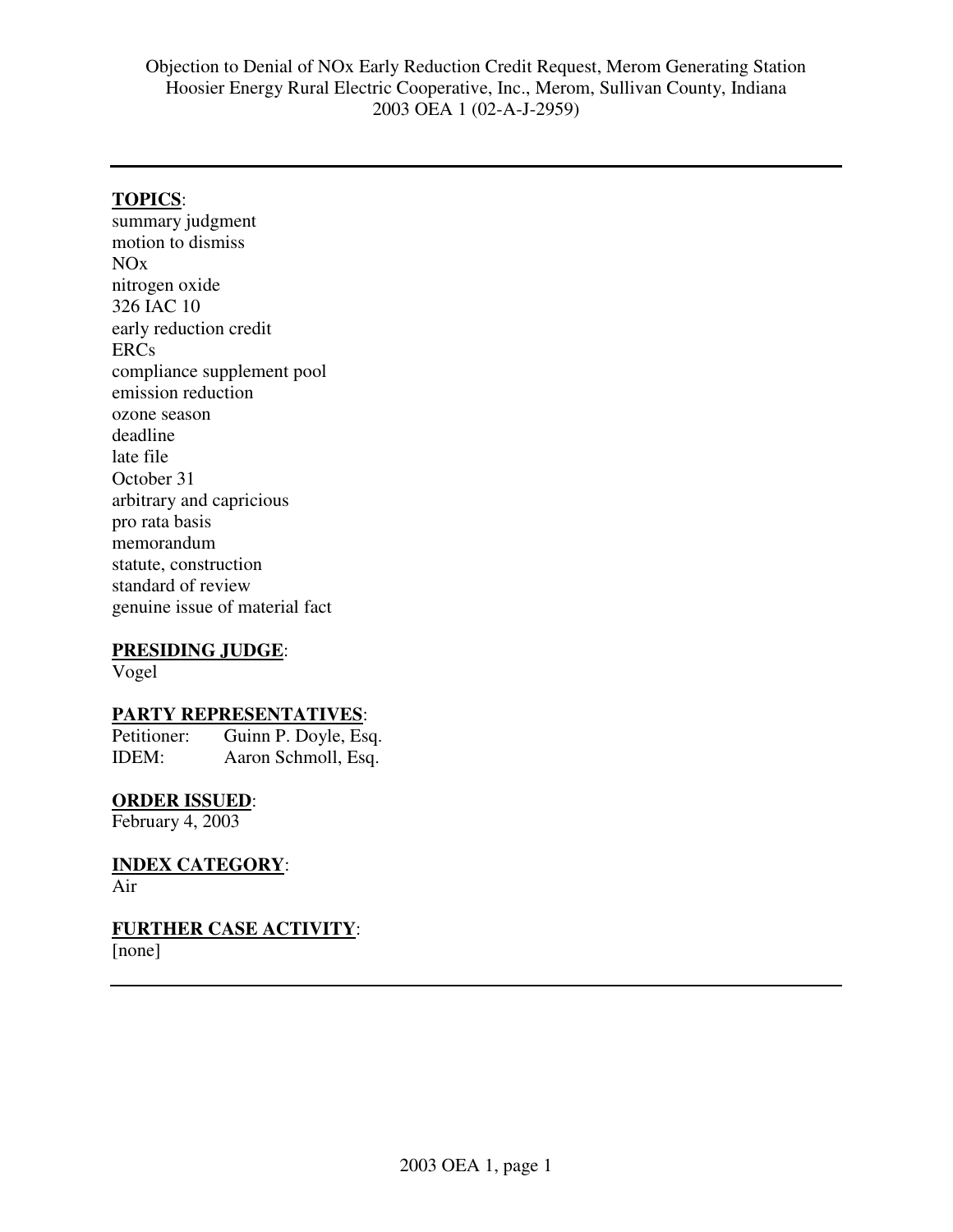| STATE OF INDIANA<br><b>COUNTY OF MARION</b>                                                                                                                                                      | SS: | BEFORE THE INDIANA OFFICE OF<br>ENVIRONMENTAL ADJUDICATION |
|--------------------------------------------------------------------------------------------------------------------------------------------------------------------------------------------------|-----|------------------------------------------------------------|
| IN THE MATTER OF:                                                                                                                                                                                |     |                                                            |
| OBJECTION TO DENIAL OF NOX EARLY<br>REDUCTION CREDIT REQUEST<br><b>MEROM GENERATING STATION</b><br><b>HOOSIER ENERGY RURAL ELECTRIC</b><br>COOPERATIVE, INC.<br>MEROM, SULLIVAN COUNTY, INDIANA. |     | Cause No. 02-A-J-2959                                      |

### **FINDINGS OF FACT, CONCLUSIONS OF LAW AND FINAL ORDER GRANTING SUMMARY JUDGMENT TO INDIANA DEPARTMENT OF ENVIRONMENTAL MANAGEMENT**

This case is before the Indiana Office of Environmental Adjudication ("OEA") pursuant to a petition filed by Hoosier Energy Rural Electric Cooperatives, Inc. ("Hoosier Energy") on October 4, 2002 for administrative review of the denial of NOx early reduction credits ("ERCs").

On December 6, 2002 Hoosier Energy filed its Motion for Summary Judgment, and the Indiana Department of Environmental Management (IDEM) filed its Motion to Dismiss and Motion for Summary Judgment; the parties filed Responses to the respective motions on December 20, 2002 and Replies to Responses were filed on January 3, 2003. The Environmental Law Judge (ELJ), having read and considered the petitions, motions, responses and designated materials, and having heard oral argument on the motions, now finds that judgment may be made upon the motions and designated materials submitted in support of judgment pursuant to IC 4- 21.5-3-23. The ELJ now makes the following findings of fact and conclusions of law, and enters the following Order with respect to the Petition of Hoosier Electric, and the motions of the parties:

### **Statement of Issue**

The sole issue under consideration by the OEA is whether IDEM's denial of Hoosier Energy's application for 112 ERCs was arbitrary and/or capricious.

#### Findings of Fact

- 1. Findings of fact that may be construed as conclusions of law and conclusions of law that may be construed as findings of fact are so deemed.
- 2. Nitrogen oxide (NOx) emissions have been targeted for reduction on a state and federal level because they are a key contributor to ozone pollution, or smog. Pursuant to federal requirements applicable to several states, including Indiana, to reduce NOx emissions generated in the states, states promulgated rules to reduce NOx emissions by 2004.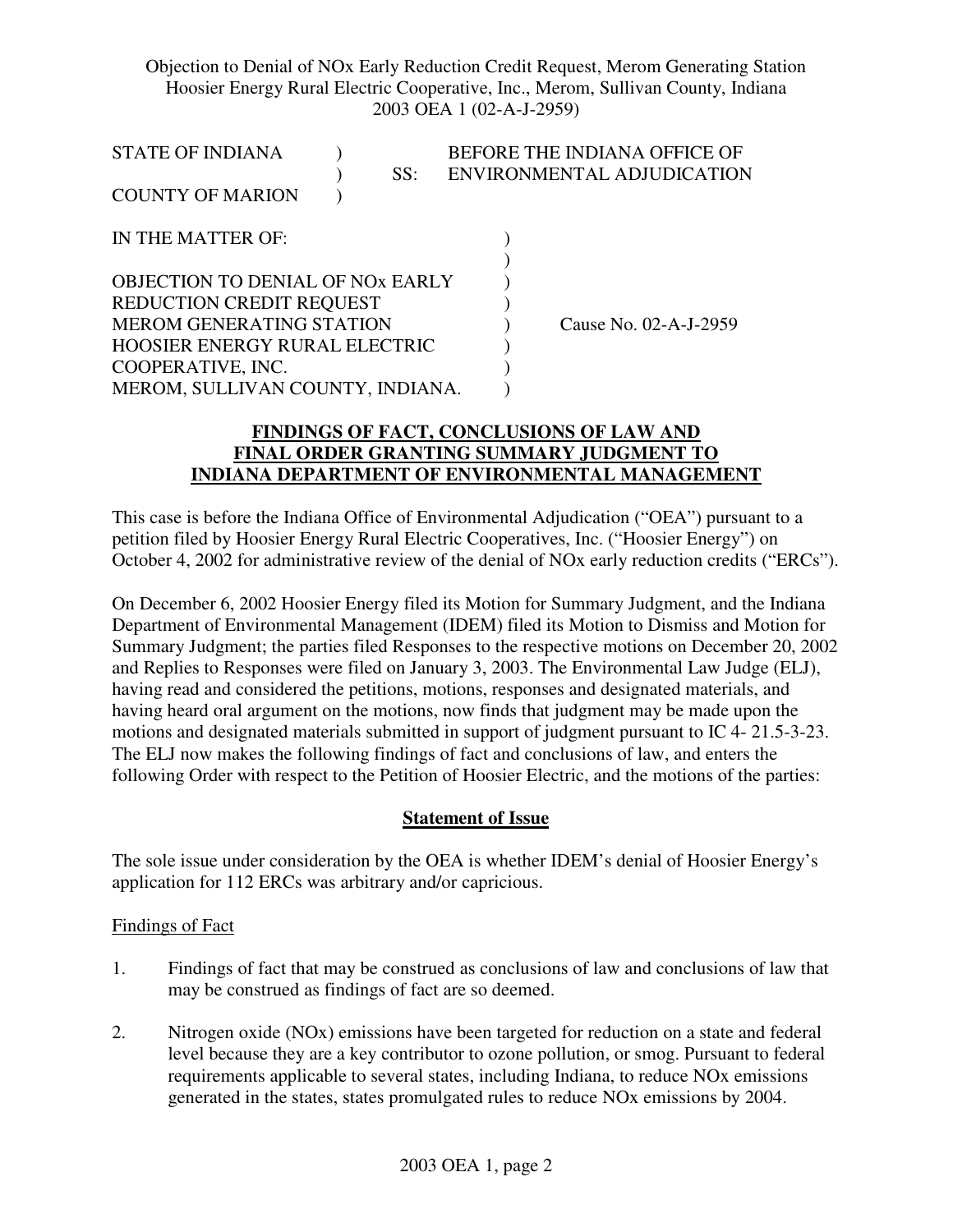- 3. To this end, The Indiana Air Pollution Control Board promulgated 326 IAC 10 to reduce NOx emissions in Indiana.
- 4. Incentives for early reduction of NOx emissions have been offered through a "compliance supplement pool" which establishes credits for early NOx reductions (ERCs) on behalf of sources that have demonstrated emissions reductions during the 2001, 2002, and 2003 ozone seasons.
- 5. For the years 2001 and 2002, ERCs were available to sources that complied with the requirements of the rule; those requirements included requesting early reduction credits by a deadline of December 31, 2001.
- 6. Hoosier Energy owns and operates its Merom Generating Station # 2, an electric power plant, in Merom, Indiana.
- 7. On August 15, 2002, pursuant to 326 IAC 10-4-15 (b)(1)(F), Hoosier Energy submitted an application to IDEM requesting 112 ERCs for NOx emissions reductions in 2001.
- 8. Hoosier Energy was aware that the "deadline for submittal of this request has passed" at the time the company requested consideration of ERCs for the year 2001. (Hoosier Energy's designated materials exhibit No. 1)
- 9. By letter dated September 19, 2002, IDEM denied Hoosier Energy's request for early reduction credits stating that the deadline for requesting consideration of an application for ERCs for the year 2001 had passed. (Hoosier Energy's designated materials exhibit No. 2)
- 10. Indiana issues ERCs from a "compliance supplement pool" established by IDEM pursuant to 326 IAC 10-4-15 et seq.; the total number of ERCs available in 2001 was 9,958.
- 11. IDEM allocated 3,142 ERC's in 2001 to several sources that requested consideration of their applications prior to December 31, 2001.
- 12. The remainder  $(9,958 3,142 = 6,816)$  are available for 2002 requests; as of November 6, 2002 a total of 23, 294 ERC requests were made for the year 2002 and will be allocated on a pro rata basis as established in  $326$  IAC 10-4-15 (b)(1)(G).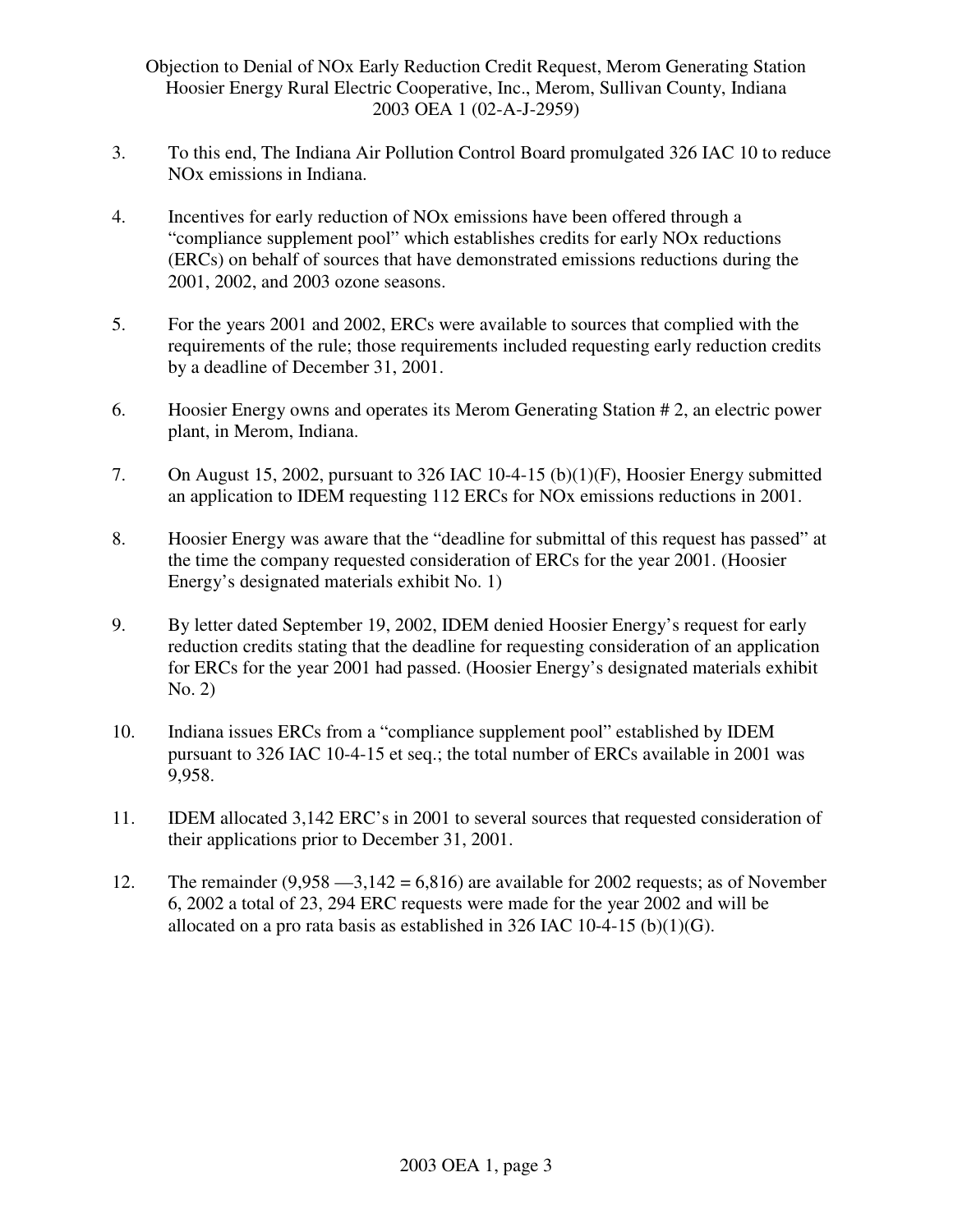#### **Discussion**

The early reduction credit program established by IDEM pursuant to federal mandate established an "October 31 of the year of emissions reductions" deadline for requesting  $ERCs<sup>1</sup>$ . The rule, modeled after 40 CFR 96.55 (c), grants authority to the Department (IDEM) to approve a later date than October 31 to accept requests for ERCs. On November 28, 2001, IDEM sent sources subject to the rule a Memorandum notifying sources that a later date had been approved for 2001: December 31. IDEM's notice included several reasons for the establishment of a December 31 deadline for 2001; 1) several sources requested the extension from October 31; 2) the effective date of the rule was only about a month and a half before the deadline; 3) many sources had been involved with addressing other aspects of the rule including preparation of permit applications and the establishment of NOx allowance accounts; 4) the very short time between the effective date of the rule and the Oct. 31 submittal deadline for sources to evaluate activities in the past summer to determine if reductions had occurred. IDEM chose December 31 to "ensure that we have adequate time to evaluate all requests" (November 28, 2001 Memorandum).

Hoosier Energy argues that the December 31 deadline established by IDEM and IDEM's subsequent September 15, 2001 denial of their requested 112 ERCs was arbitrary and capricious. Hoosier Energy makes several arguments to support its position. Hoosier Energy alleges that all comparable requests made by similarly situated sources were granted ERC's and that IDEM' s treatment of Hoosier Energy was disparate, inconsistent and without good reason, leading to a decision that was arbitrary and capricious. This Environmental Law Judge has found that all parties granted ERCs in 2001 had submitted their request by the December 31 deadline and thus, were not similarly situated to Hoosier Energy.

Hoosier Energy alleges that no one would be prejudiced by IDEM's grant of Hoosier Energy's request. However, this ELJ finds that in 2001 IDEM allocated 3,142 ERCs from a compliance supplement pool of 9,958 ERCs to several sources that requested consideration of their applications prior to December 31, 2001. The remainder  $(9.958 - 3.142 = 6.816)$  are available for 2002 requests; as of November 6, 2002 a total of 23, 294 ERC requests had been made for the year 2002 and the ERCs will be allocated on a pro rata basis as established in 326 IAC 10-4- 15 (b) (1) (G). Therefore, the sources that requested 23,294 ERCs in a timely manner in 2002 must share 6,816 remaining credits for 2002. IDEM would place those sources at a disadvantage by awarding 112 credits to Hoosier Energy after the cut-off date because it would further reduce the 2002 pool of credits. Furthermore, the ELJ finds that the rules provide that the 3,142 ERCs allocated in 2001 shall be submitted to the Federal Environmental Protection Agency March 31,  $2002<sup>2</sup>$  prior to the August 15 request of Hoosier Energy, and would be withdrawn from the compliance supplement pool.

 $1$  326 IAC 10-4-15(b)(1)(F)(ii) The early reduction credit request must be submitted in a format specified by the department, by October 31 of the year in which the NOx emission rate reductions on which the request is based are made or at later date approved by the department.

<sup>&</sup>lt;sup>2</sup> 326 IAC 10-4-15 (b)(H) By March 31 of the year following the request, the department shall submit to the U.S. EPA the allocations of NOx allowances determined under clause (G). The U.S. EPA will record the allocations to the extent that they are consistent with the requirements of clauses (B) through (G).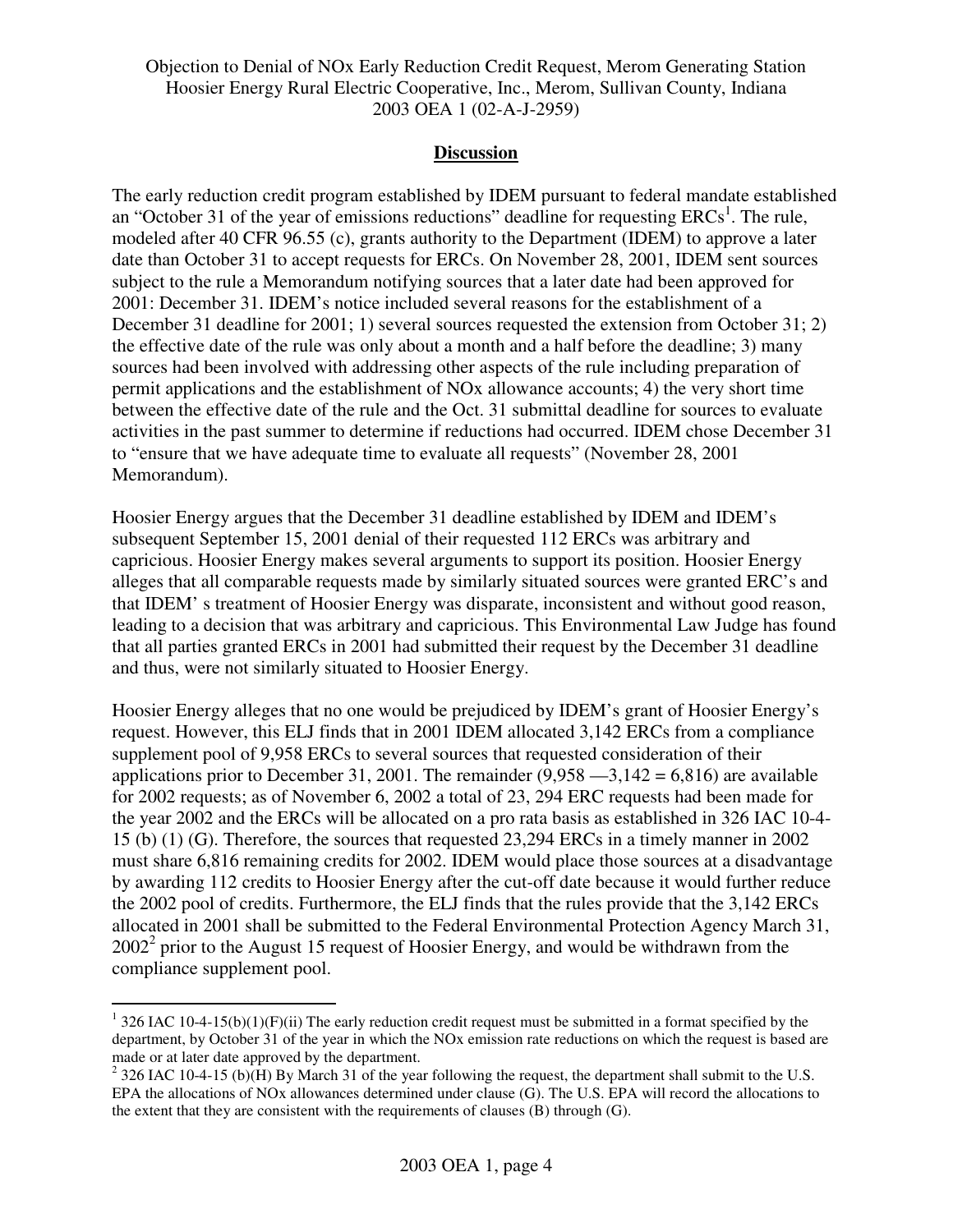IDEM relied on the authority of 326 IAC 10-4-15 (b)(1)(F)(ii) to extend the deadline and required no further rulemaking to extend the deadline or to issue the November 28, 2001 Memorandum. The Memorandum provided complete and adequate notification to sources of the extension of the approval deadline that is authorized in the rule. The ELJ finds that IDEM's Memorandum of November 28, 2001 is not a rule in itself, and Hoosier Energy's argument that the Memorandum is a rule must fail.

Hoosier Energy argues the IDEM provided no legitimate basis for its denial of Hoosier Energy's request. The burden of proof that an agency action is invalid is on the party asserting invalidity. Ind. Code § 4-21.5-5-14. Hoosier Energy, however, has completely failed to address the reasons why it failed to meet the deadline of December 31, 2001.

When construing a statute or an administrative regulation, a court is guided by several rules of statutory construction. When a statute is clear and unambiguous, on its face, the court does not and should not interpret the statute. Indiana Department of Natural Resources v. Peabody Coal Company, 654 N.E. 2d 289; 1995 Ind. App. LEXIS 932. In 326 IAC 10-4-15 (b)(1)(F)(ii). IDEM was granted the authority to approve a date later than October 31, 2001 to submit a request for consideration of ERCs and IDEM exercised that authority in setting December 31, 2001 as that later date. No interpretation of the statute is required.

Was it arbitrary and capricious of IDEM to set that date and no other? Indiana Courts have addressed on many occasions the narrow standard of review of an administrative agency decision. An action of an administrative agency can be considered arbitrary and capricious only where there is no reasonable basis for the action. Indiana Civil Rights Commission, et al v. Delaware County Circuit Court, 668 N.E. 2d 1219; 1996 Ind. LEXIS 103. Dicta appearing in Indiana Sugars, Inc. v. State Board of Tax Commissioners, 683 N.E. 2d 1383; 1997 Ind. Tax LEXIS 20, suggests the obvious here, "(d)etermining whether an application was filed on time is very different than deciding to accept or deny something summarily labeled as late-filed. No one doubts that an application that is truly late-filed may be denied". Certainly one of the functions of a state agency is to set time limits and regulations, applicable to all, in order to carry out its duties in an orderly and consistent manner. An established administrative law principle is that state agencies have implicit powers to regulate to effectuate their respective regulatory schemes outlined by statute. Charles A. Beard Classroom Teachers Association et al v. Board of School Trustees of the Charles A. Beard Memorial School Corporation, 668 N.E. 2d 1222; 1996 Ind. Sup. Ct., LEXIS 110.

The reasons expressed by IDEM for setting the December 31, 2001 approval date, as expressed herein, are neither arbitrary nor capricious. Summary judgment is appropriate when the designated evidentiary matter shows that there is no genuine issue of material fact and the moving party is entitled to judgment as a matter of law. Ind. Code § 4-21.5-3-23.